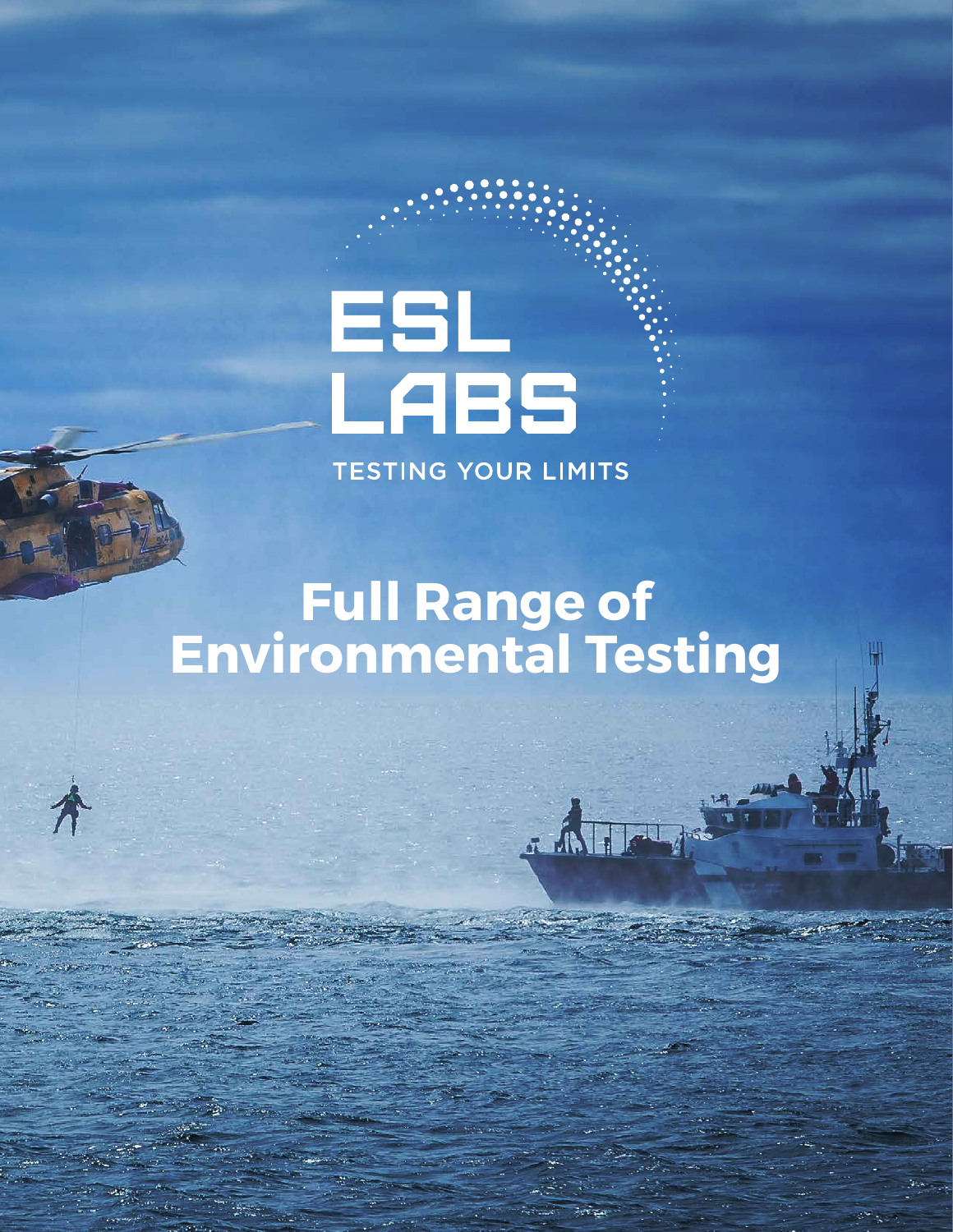

## **Full range of environmental testing**

ESL Labs is a leading provider of environmental, mechanical and chemical testing of military and commercial products.

Our facility is a centre of excellence for testing capabilities, and we have served our clients in the defence industry for the last 25 years.

## **Testing for the defence industry**

### **RELIABLE TESTING FOR LAND, AIR AND SEA**

With ESL Labs, you benefit from MIL-STD testing for extreme environments, reliable testing for any altitude, and specialized support for the marine industry. Our testing has supported gear that has gone into many major defense programs.

### **WHAT WE DO**

- Simulate a variety of **transportation or vibration scenarios** to test performance and operational capability of both military wheeled and tracked vehicles.
- With a wide range of sizes and configurations, ESL's **thermal chambers** can meet military climatic and altitude testing requirements.
- Take your gear from **hot, humid conditions of the tropics to the cold dry conditions of the arctic** in seconds. We can determine how well it will survive a driving rainstorm, an ice storm or the effects of blazing persistent sunshine.
- Test a wide-range of **EMI/EMC scenarios** emulating radiated/conducted emissions and susceptibility.

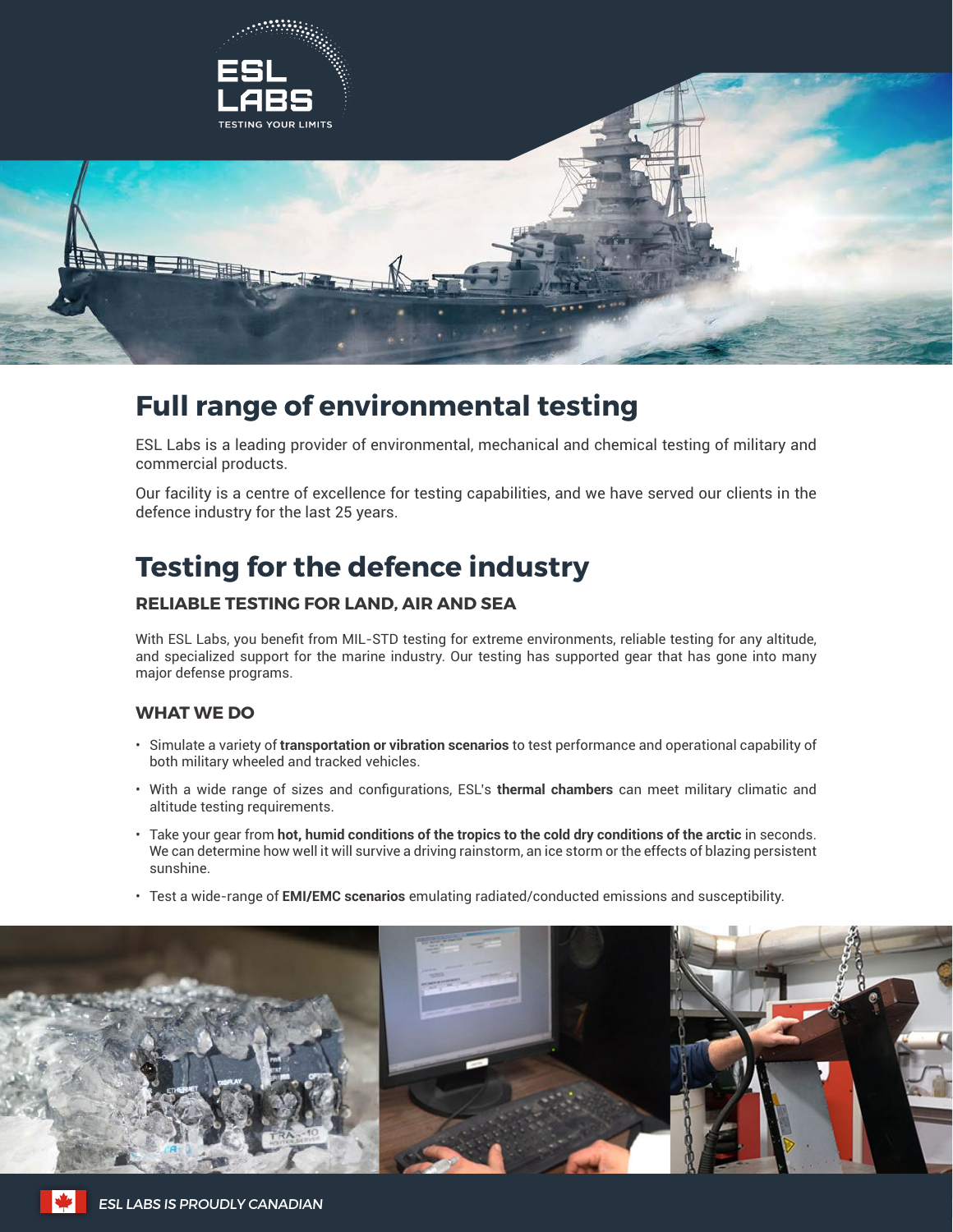## **Capabilities**

ESL Labs offers standard and tailored tests to best match environmental conditions for your products. We are also able to design, manufacture and adapt test fixtures to ensure your product can be appropriately tested.



**CLIMATIC TESTS**

Low & high temperature thermal soak | thermal shock | humidity | blowing rain | icing/freezing rain | water immersion | enhanced solar radiation



**ELECTROMAGNETIC TESTS**

Conducted susceptibility | conducted emissions | radiated susceptibility | radiated emissions

Vibration (sine, random, mixed mode, loose cargo, transport) | classical shock (half-sine, sawtooth trapezoidal) | shock response spectrum | navy high impact



**MATERIAL TESTS**

Tension | compression | fatigue cycling | viscosity | hardness | bend and shear | resin content | fiber volume | gel time



Hydrostatic pressure testing (internal and external) | depth testing | altitude testing



**CORROSION TESTS**

Salt fog/spray | accelerated weathering (i.e., UV) | fluid susceptibility



**PRESSURE TESTS**

#### **SUBSET OF MIL AND RUGGED TEST STANDARDS PERFORMED**

MIL-STD-461 MIL-STD-810 MIL-STD-167

MIL-STD-1275 MIL-STD-1399 MIL-STD-704

MIL-DTL-901 MIL-STD-108 MIL-E-5400T

RTCA/DO-160 MIL-STD-2164 UN TDG

ASTM B117 ASTM G53 ASTM D4169

SAE FCC ICES

CISPR Lloyd's Register NATO:STANAG



## **Choose ESL Labs for:**

- **One-stop, full service, comprehensive testing facility.**
- **Test to industry standards.**
- **Observe tests real-time.**
- **Collaborative customer engagements.**
- **Canadian Content Value for ITBs.**
- **Flexible scheduling.**
- **Experienced team.**